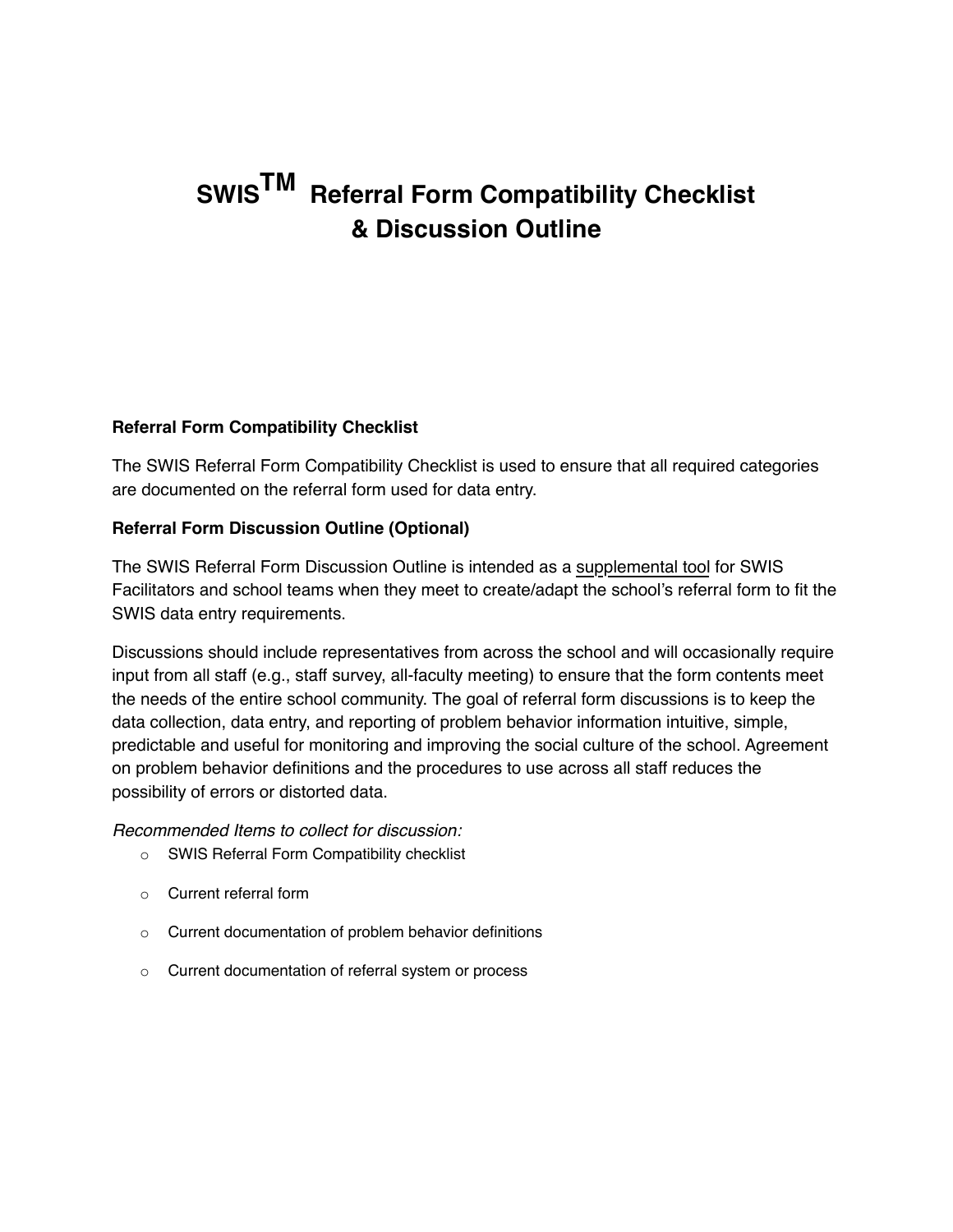## **SWIS Referral Form Compatibility Checklist**

**School**

|       | ÷.                                                                                                                        | Date:       |           |             |           |
|-------|---------------------------------------------------------------------------------------------------------------------------|-------------|-----------|-------------|-----------|
|       |                                                                                                                           |             |           |             |           |
|       | <b>Compatibility Item</b>                                                                                                 | <b>Date</b> |           | <b>Date</b> |           |
| 1.    | Does a form exist that is SWIS compatible for<br>SWIS data entry that includes the required<br>categories (listed below)? | Yes         | <b>No</b> | Yes         | <b>No</b> |
|       | Student name<br>a.                                                                                                        | Yes         | <b>No</b> | Yes         | <b>No</b> |
|       | b.<br>Student's grade level                                                                                               | Yes         | <b>No</b> | Yes         | <b>No</b> |
|       | Referring staff member<br>C.                                                                                              | Yes         | <b>No</b> | Yes         | <b>No</b> |
|       | Date of incident<br>d.                                                                                                    | Yes         | <b>No</b> | Yes         | <b>No</b> |
|       | Time of incident<br>e.                                                                                                    | Yes         | <b>No</b> | Yes         | No        |
|       | Location of incident<br>f.                                                                                                | Yes         | <b>No</b> | Yes         | <b>No</b> |
|       | <b>Problem Behavior</b><br>g.                                                                                             | Yes         | No        | Yes         | <b>No</b> |
|       | <b>Perceived Motivation</b><br>h.                                                                                         | Yes         | No        | Yes         | No        |
|       | i.<br>Others involved                                                                                                     | Yes         | <b>No</b> | Yes         | <b>No</b> |
|       | j.<br>(Optional) Restraint/Seclusion                                                                                      | Yes         | <b>No</b> | Yes         | <b>No</b> |
|       | <b>Actions Taken</b><br>k.                                                                                                | Yes         | <b>No</b> | Yes         | <b>No</b> |
|       | I.<br>(Optional) Notes                                                                                                    | Yes         | No        | Yes         | No        |
|       | m. (Optional) Custom Fields                                                                                               | Yes         | <b>No</b> | Yes         | No        |
| 2.    | Does a set of definitions exist that clearly<br>defines all categories on the office discipline<br>referral form?         | Yes         | <b>No</b> | Yes         | <b>No</b> |
| 3.    | Does a clear distinction between problem<br>behaviors that are staff managed versus office<br>managed exist?              | Yes         | <b>No</b> | Yes         | <b>No</b> |
| 4.    | Is the referral process documented and<br>available for staff reference?                                                  | Yes         | <b>No</b> | <b>Yes</b>  | <b>No</b> |
| date: | <b>Next review</b>                                                                                                        |             |           |             |           |

**Redesign your process, form, and definitions until answers to all questions are "Yes." When answers to all questions are "Yes", readiness requirements 4 & 5 are complete.** 

**SWIS Referral Form Discussion Outline**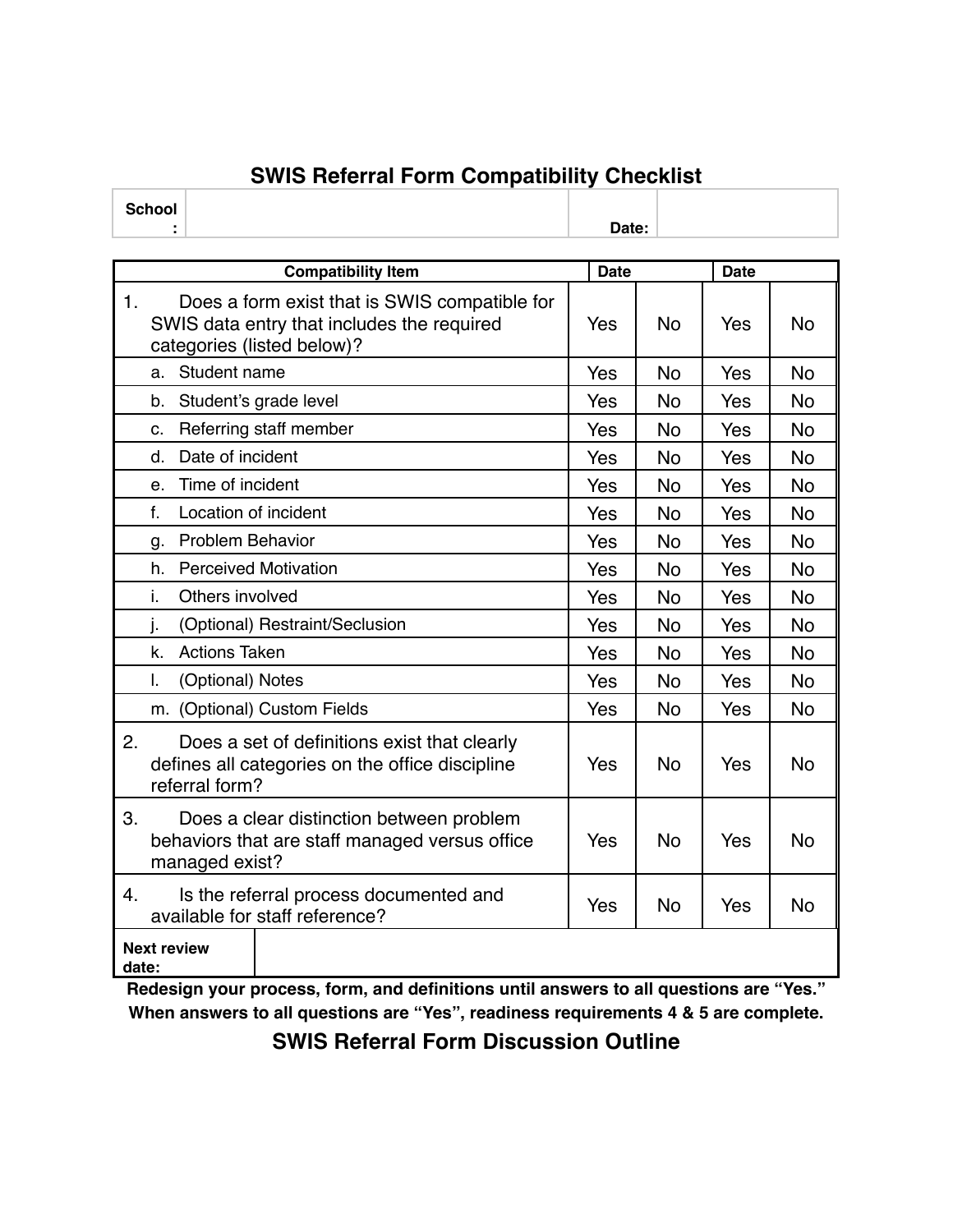| <b>Discussion Item</b>                                                                                                              | <b>Task</b> | Who | <b>By</b><br>When |
|-------------------------------------------------------------------------------------------------------------------------------------|-------------|-----|-------------------|
| Identify Major and/or Minor<br>1.<br><b>Problem Behaviors</b> to include on the<br>form from the SWIS list of problem<br>behaviors. |             |     |                   |
| 2.<br>Define all problem behaviors<br>using the SWIS Office Referral<br>Definitions as a guide.                                     |             |     |                   |
| Identify any problem behavior<br>a.<br>sub-categories for customized<br>field (e.g., texting in class,<br>listening to iPod).       |             |     |                   |
| Determine the number of<br>b.<br>secondary behaviors to collect.                                                                    |             |     |                   |
| Identify how primary and<br>C.<br>secondary behaviors will be<br>recorded on the form.                                              |             |     |                   |
| 3.<br>Identify all <b>Locations</b> to include<br>on the form from the SWIS list.                                                   |             |     |                   |
| Identify any location sub-<br>a.<br>categories for customized field<br>(e.g., east hallway, west hallway).                          |             |     |                   |
| Discuss staff confidence levels<br>4.<br>around identifying the <b>Perceived</b><br>Motivation of problem behavior.                 |             |     |                   |
| 5.<br>Identify list of <b>Actions Taken</b><br>used at the school and to be included<br>on the referral form.                       |             |     |                   |
| Identify any sub-categories for<br>a.<br>customized field (e.g., call home,<br>email sent, letter sent).                            |             |     |                   |
| Determine the number of<br>$b_{\cdot}$<br>secondary behaviors to collect<br>(Default: 0).                                           |             |     |                   |
| Identify how primary and<br>C.<br>secondary behaviors will be<br>recorded on the form.                                              |             |     |                   |